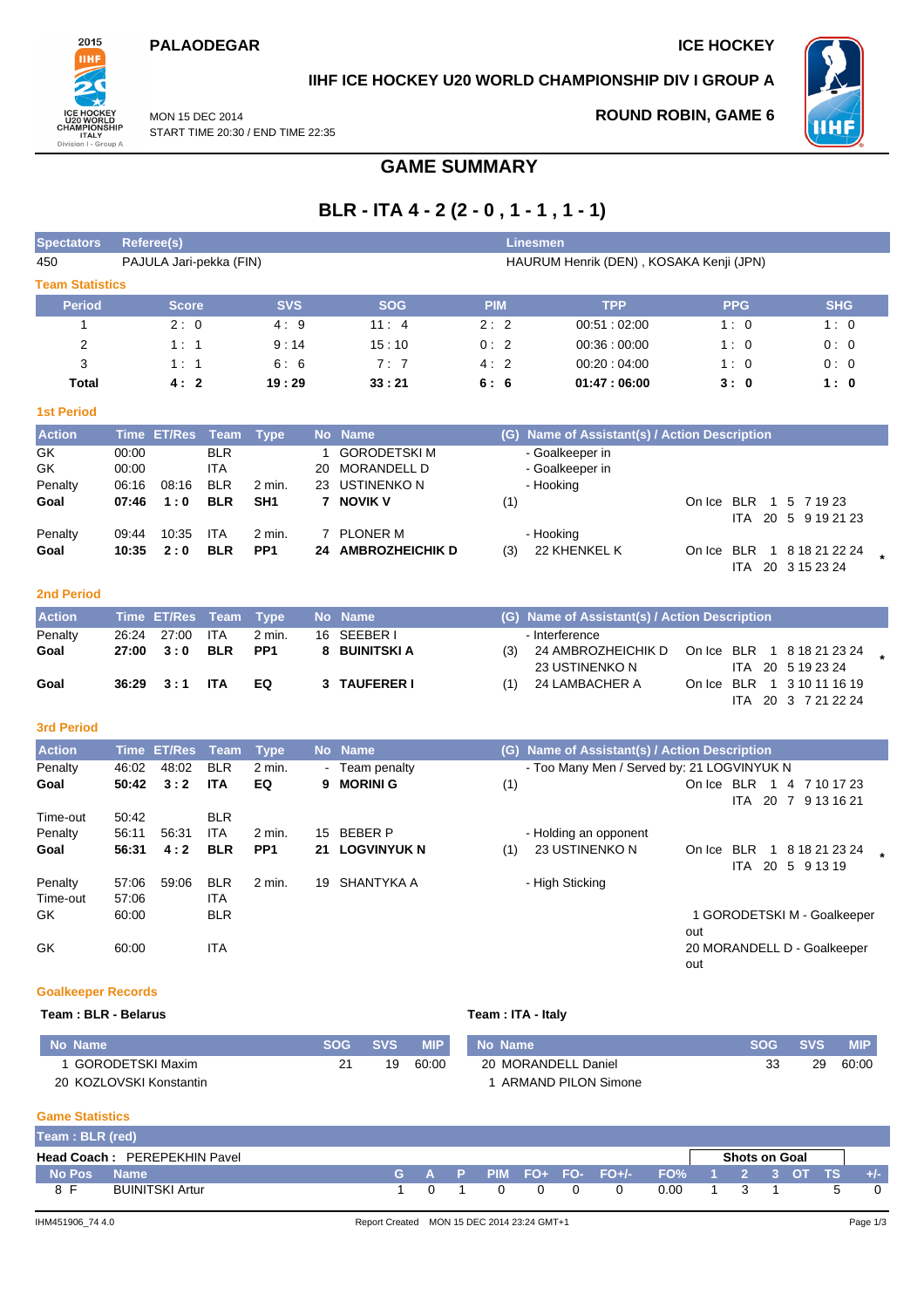## **PALAODEGAR ICE HOCKEY**



## **IIHF ICE HOCKEY U20 WORLD CHAMPIONSHIP DIV I GROUP A**

MON 15 DEC 2014 START TIME 20:30 / END TIME 22:35

### **ROUND ROBIN, GAME 6**



|               | Head Coach: PEREPEKHIN Pavel |          |          |                |                |                |             |          |        |                | <b>Shots on Goal</b> |              |                         |             |
|---------------|------------------------------|----------|----------|----------------|----------------|----------------|-------------|----------|--------|----------------|----------------------|--------------|-------------------------|-------------|
| <b>No Pos</b> | <b>Name</b>                  | G        | A        | P              | <b>PIM</b>     | $FO+$          | FO-         | $FO+/-$  | FO%    |                | $\overline{2}$       | 3            | <b>TS</b><br><b>OT</b>  | $+/-$       |
| $18$ F        | FADEYEV Vyacheslav +A        | 0        | 0        | $\mathbf 0$    | 0              | 7              | 10          | -3       | 41.18  | 1              | 0                    | 0            |                         | 0           |
| 22 D          | KHENKEL Kristian +C          | 0        |          |                | 0              | 0              | 0           | 0        | 0.00   | 0              | 0                    | 0            | 0                       | $\mathbf 0$ |
| 23 D          | <b>USTINENKO Nikita</b>      | $\Omega$ | 2        | 2              | $\overline{2}$ | 0              | 0           | 0        | 0.00   | 1              |                      |              | 3                       | $\mathbf 0$ |
| 24 F          | AMBROZHEICHIK Dmitri +A (BP) |          |          | $\overline{2}$ | 0              | $\mathbf 0$    |             | -1       | 0.00   | $\overline{2}$ | $\overline{2}$       | $\mathbf{0}$ | 4                       | 0           |
| 3 D           | <b>DYUKOV Roman</b>          | 0        | 0        | 0              | 0              | 0              | 0           | 0        | 0.00   | 0              |                      | 0            |                         | -1          |
| 11 D          | <b>KUDIN Yegor</b>           | 0        | 0        | 0              | 0              | 0              | 0           | 0        | 0.00   | 0              |                      | $\mathbf{0}$ |                         | $-1$        |
| 16 F          | VARIVONCHIK Igor             | 0        | 0        | 0              | 0              | 5              | 11          | -6       | 31.25  | 0              |                      | 0            |                         | $-1$        |
| F<br>19       | <b>SHANTYKA Alexei</b>       | 0        | 0        | 0              | 2              | $\pmb{0}$      | 0           | 0        | 0.00   | 0              |                      |              | $\overline{\mathbf{c}}$ | $\mathbf 0$ |
| 21 F          | LOGVINYUK Nikolai            |          | 0        | 1              | $\Omega$       | $\mathbf{1}$   | $\Omega$    | 1        | 100.00 | 0              |                      | 1            | $\overline{2}$          | $\mathbf 0$ |
| 4 D           | FALKOVSKI Stepan             | 0        | 0        | 0              | 0              | 0              | 0           | 0        | 0.00   | 2              |                      | 0            | 3                       | $-1$        |
| 5 D           | <b>BOKUN Danil</b>           | 0        | 0        | 0              | 0              | 0              | $\mathbf 0$ | 0        | 0.00   | 0              | $\mathbf 0$          | 0            | $\mathbf 0$             | $+1$        |
| 7 F           | <b>NOVIK Vladislav</b>       |          | 0        |                | $\Omega$       | 7              | 8           | -1       | 46.67  | 2              | $\Omega$             | 0            | $\overline{c}$          | $\mathbf 0$ |
| 10 F          | <b>BUINITSKI Dmitri</b>      | 0        | 0        | 0              | 0              | 0              | 0           | 0        | 0.00   | 0              |                      | 0            |                         | $-2$        |
| 17 F          | MISNIKOV Vladislav           | $\Omega$ | 0        | $\mathbf 0$    | $\Omega$       | $\mathbf 0$    | $\Omega$    | $\Omega$ | 0.00   | 1              |                      | 0            | $\overline{2}$          | $-1$        |
| 6 D           | <b>MARTSUL Vitali</b>        | 0        | 0        | 0              | 0              | 0              | 0           | 0        | 0.00   | 0              | 0                    | 0            | 0                       | 0           |
| 9<br>D        | STANKEVICH Sergei            | 0        | 0        | $\mathbf 0$    | 0              | $\mathbf 0$    | $\mathbf 0$ | 0        | 0.00   | 0              |                      |              | $\overline{2}$          | $\mathbf 0$ |
| 12 F          | <b>BUYAK Oleg</b>            | 0        | 0        | 0              | 0              | $\overline{2}$ | 5           | -3       | 28.57  | 1              | 0                    |              | 2                       | 0           |
| 14 F          | <b>VALKOV Maxim</b>          | 0        | 0        | 0              | 0              | 0              | 0           | 0        | 0.00   | 0              | 0                    |              |                         | 0           |
| 15 F          | <b>GERASIMOVICH Dmitri</b>   | $\Omega$ | $\Omega$ | $\Omega$       | $\Omega$       | $\overline{0}$ | $\Omega$    | $\Omega$ | 0.00   | 0              | $\Omega$             | $\Omega$     | $\Omega$                | $\mathbf 0$ |
| 1 GK          | <b>GORODETSKI Maxim</b>      | 0        | 0        | 0              | 0              |                |             |          |        |                | 0                    | 0            | 0                       |             |
| GK<br>20      | KOZLOVSKI Konstantin         | 0        | 0        | $\Omega$       | 0              |                |             |          |        |                | 0                    | 0            | 0                       |             |
| <b>Total</b>  |                              | 4        |          | 8              | 4              | 22             | 35          | -13      | 38.60  | 11             | 15                   | 7            | 33                      |             |

| Team : ITA (white)  |                            |              |          |             |                |             |          |          |       |          |                      |                |           |                |             |
|---------------------|----------------------------|--------------|----------|-------------|----------------|-------------|----------|----------|-------|----------|----------------------|----------------|-----------|----------------|-------------|
|                     | Head Coach: KOSTNER Erwin  |              |          |             |                |             |          |          |       |          | <b>Shots on Goal</b> |                |           |                |             |
| <b>No Pos</b>       | <b>Name</b>                | G            | A        | P           | <b>PIM</b>     | $FO+$       | FO-      | $FO+/-$  | FO%   |          | $\overline{2}$       | 3              | <b>OT</b> | <b>TS</b>      | $+/-$       |
| $5\overline{D}$     | COSTA Daniel +A            | 0            | 0        | $\Omega$    | 0              | 0           | 0        | 0        | 0.00  | 0        | 0                    |                |           |                | $-1$        |
| $\mathsf F$<br>9    | MORINI Giovanni +C (BP)    |              | 0        |             | $\Omega$       | 13          | 5        | 8        | 72.22 |          |                      | $\overline{2}$ |           | 4              | $\mathbf 0$ |
| 13 F                | <b>MORINI Paolo</b>        | 0            | 0        | 0           | 0              | 0           | 0        | 0        | 0.00  | 0        |                      |                |           | 2              | $+1$        |
| 19 D                | <b>CORDIANO Massimo</b>    | 0            | $\Omega$ | 0           | $\Omega$       | 0           | 0        | 0        | 0.00  | 1        |                      |                |           | 3              | $-1$        |
| 23 F                | RAMOSER Joachim +A         | 0            | $\Omega$ | $\Omega$    | $\Omega$       | 0           | $\Omega$ | 0        | 0.00  | 0        | $\overline{2}$       | $\Omega$       |           | $\overline{2}$ | $-1$        |
| 3D                  | <b>TAUFERER Ivan</b>       |              | 0        | 1           | 0              | 0           | 0        | 0        | 0.00  | 0        | 2                    | 0              |           | $\overline{2}$ | $+1$        |
| $\overline{7}$<br>D | <b>PLONER Maximilian</b>   | 0            | $\Omega$ | $\Omega$    | $\overline{2}$ | 0           | 0        | $\Omega$ | 0.00  | 0        | 0                    | 0              |           | 0              | $+2$        |
| $\mathsf{F}$<br>21  | <b>LACEDELLI Riccardo</b>  | 0            | 0        | $\Omega$    | 0              | 0           | 0        | 0        | 0.00  |          | 0                    |                |           | $\overline{2}$ | $+1$        |
| F<br>22             | <b>DANTONE Matteo</b>      | 0            | 0        | 0           | $\Omega$       | 0           | 0        | 0        | 0.00  | 0        | 0                    | $\Omega$       |           | 0              | $+1$        |
| 24 F                | <b>LAMBACHER Alex</b>      | 0            |          | 1           | $\Omega$       | 10          | 6        | 4        | 62.50 | 0        | $\Omega$             | $\Omega$       |           | $\Omega$       | $+1$        |
| F<br>8              | <b>PACE Fabrizio</b>       | 0            | 0        | 0           | 0              | 4           | 6        | $-2$     | 40.00 |          | 0                    | 0              |           |                | 0           |
| 10 F                | MAGNABOSCO Jose Antonio    | 0            | 0        | $\mathbf 0$ | 0              | 0           | 0        | 0        | 0.00  | 0        | 0                    | $\Omega$       |           | 0              | $\mathbf 0$ |
| F<br>11             | <b>CONCI Davide</b>        | 0            | 0        | $\Omega$    | 0              | 0           |          | -1       | 0.00  | 0        | 0                    |                |           |                | $\mathbf 0$ |
| D<br>15             | <b>BEBER Philipp</b>       | 0            | 0        | 0           | 2              | 0           | 0        | 0        | 0.00  | 0        | 0                    | $\Omega$       |           | $\mathbf 0$    | $\mathbf 0$ |
| 16 D                | SEEBER Ivan                | $\Omega$     | $\Omega$ | $\Omega$    | $\overline{2}$ | $\mathbf 0$ | $\Omega$ | 0        | 0.00  | 0        | $\Omega$             | $\Omega$       |           | $\Omega$       | $+1$        |
| 12 F                | <b>OLIVERO Simone</b>      | 0            | $\Omega$ | $\Omega$    | 0              | 0           | $\Omega$ | 0        | 0.00  | 0        |                      | $\Omega$       |           |                | 0           |
| 14 F                | <b>CORDIN Federico</b>     | 0            | 0        | $\Omega$    | 0              | 0           | 0        | $\Omega$ | 0.00  | 0        | 0                    | $\Omega$       |           | 0              | $\mathbf 0$ |
| 17 F                | de ZANNA Ronny             | 0            | $\Omega$ | $\Omega$    | 0              | $\mathbf 0$ | 0        | 0        | 0.00  | $\Omega$ | $\overline{2}$       | 0              |           | $\overline{2}$ | $\mathbf 0$ |
| 18 F                | <b>BARNABO Luca</b>        | 0            | 0        | 0           | $\Omega$       | 8           | 4        | 4        | 66.67 | 0        | 0                    | 0              |           | 0              | 0           |
| 1 GK                | <b>ARMAND PILON Simone</b> | 0            | $\Omega$ | $\mathbf 0$ | 0              |             |          |          |       | 0        | $\Omega$             | $\Omega$       |           | $\mathbf 0$    |             |
| 20 GK               | <b>MORANDELL Daniel</b>    | 0            | 0        | 0           | 0              |             |          |          |       | 0        | 0                    | 0              |           | 0              |             |
| Total               |                            | $\mathbf{2}$ |          | 3           | 6              | 35          | 22       | 13       | 61.40 | 4        | 10                   | 7              |           | 21             |             |